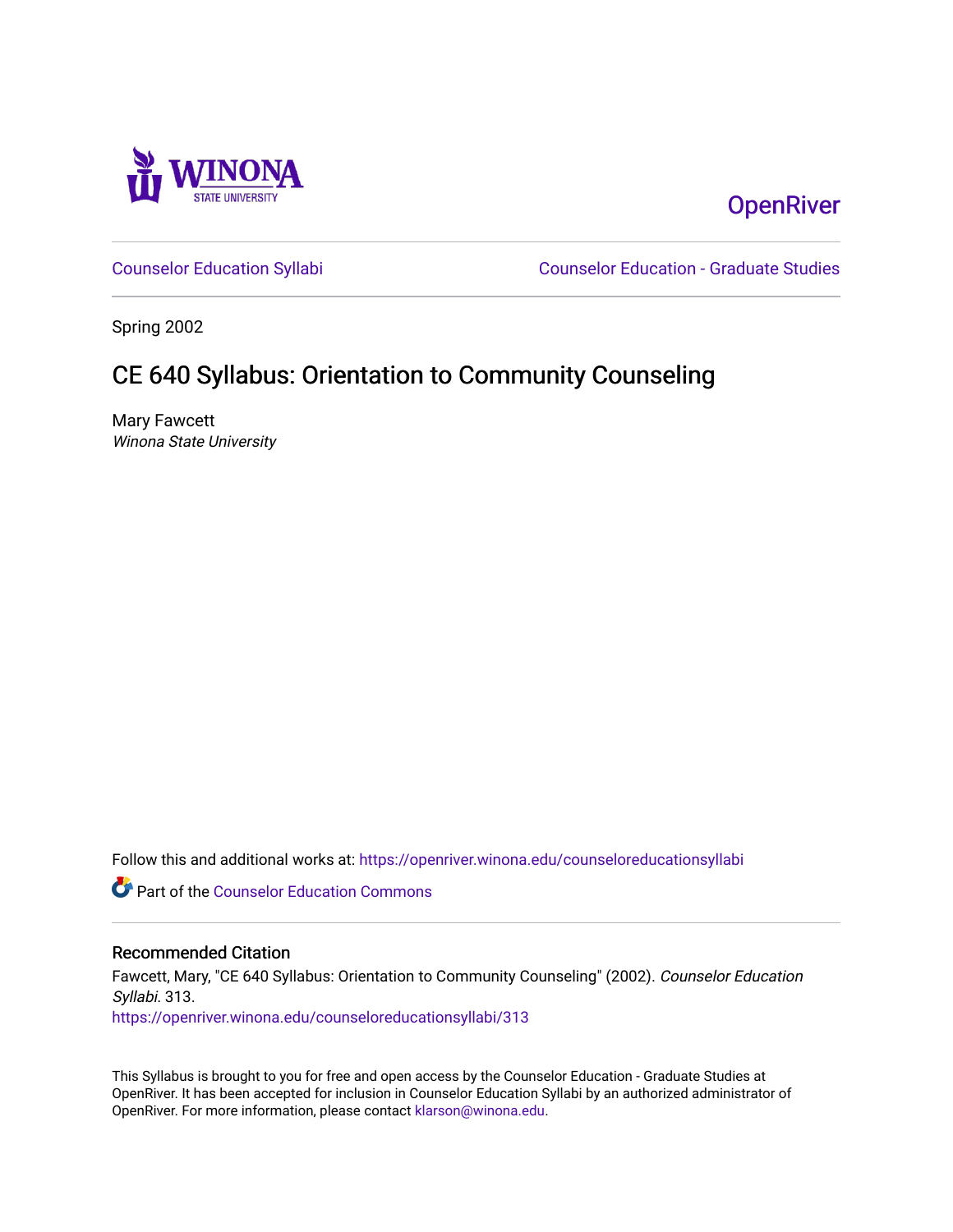## **CED 640: ORIENTATION TO COMMUNITY COUNSELING COUNSELOR EDUCATION PROGRAM WINONA STATE UNIVERSITY**

**Mary Fawcett, Ph.D. Office: Gild. 132 Phone: 457-5338, home: 452-6945 Mfawcett@winona.msus.edu** 

## **Catalog Description**

Examines the counseling profession including history, philosophy, theory, professional issues. Emphasis is on different counseling populations and muJticultural issues. (3 credits).

#### **Purpose**

This course will familiarize the beginning counseling student with the history, ethical issues, counseling issues and philosophy of the community counseling professions. Elemental topics will be hwnan development theory, asessment tools and process, prever.:ion and intervention, the counseling process, and counseling practice in colleges and in the community. Additional topics will be covered: case management, public relations, employee assistance counseling, crisis intervention, developmental counseling, research, ethics, and professional development, supervision roles and treatment service as well as the role and function of a counselor.

#### **Text**

Nugent, F. A. (2000), Introduction to the Profession of Counseling (3<sup>rd</sup> Ed.) Columbus, Ohio, Prentice Hall.

### **OBJECTIVES**

By the end of CED 640, students will demonstrate:

- a. knowledge of the history of the counseling profession,
- b. understanding of the philosophical foundations of counseling,
- c. knowledge of different counseling issues with diverse age and culture populations,
- d. understanding of ethics and professional development
- e. awareness of different counseling roles in the community profession

#### **COURSE STRUCTURE**

This course will consist of both lecture and experiential learning. Teaching meiliods will vary, including group discussion, small group or dyad work, group participation activities, presentations and guest speakers.

#### **COURSE REQUJREMENTS**

- 1. Attendance and Participation (10%)
- 2. Critique 2 journal articles in a professional counseling journal  $(5\% \text{ each} = 10\% \text{ total})$
- 3. Book report on reading list (see below) (15%)
- 4. Literature Review on topic of choice (approval of instructor, see below) **(10%)**
- 5. Presentation on topic of choice (approval of instructor, see below). (10%)
- 6. Interview wiUt community professional and write-up (5%)
- 7. Mid-term and final exams on test and class activities and presentations (20% each = 40% total)

#### **Assignments**

Counseling Journal Article Critique: This 2 page paper should be a reaction to the topic and it's relevance to the counseling field, the author's style of writing, and relevant citations.

Book Report: This 5 page paper should be a report on any book on the attached reading list. Some discussion regarding the relevance to counseling issues discussed in class should be a **main** focus.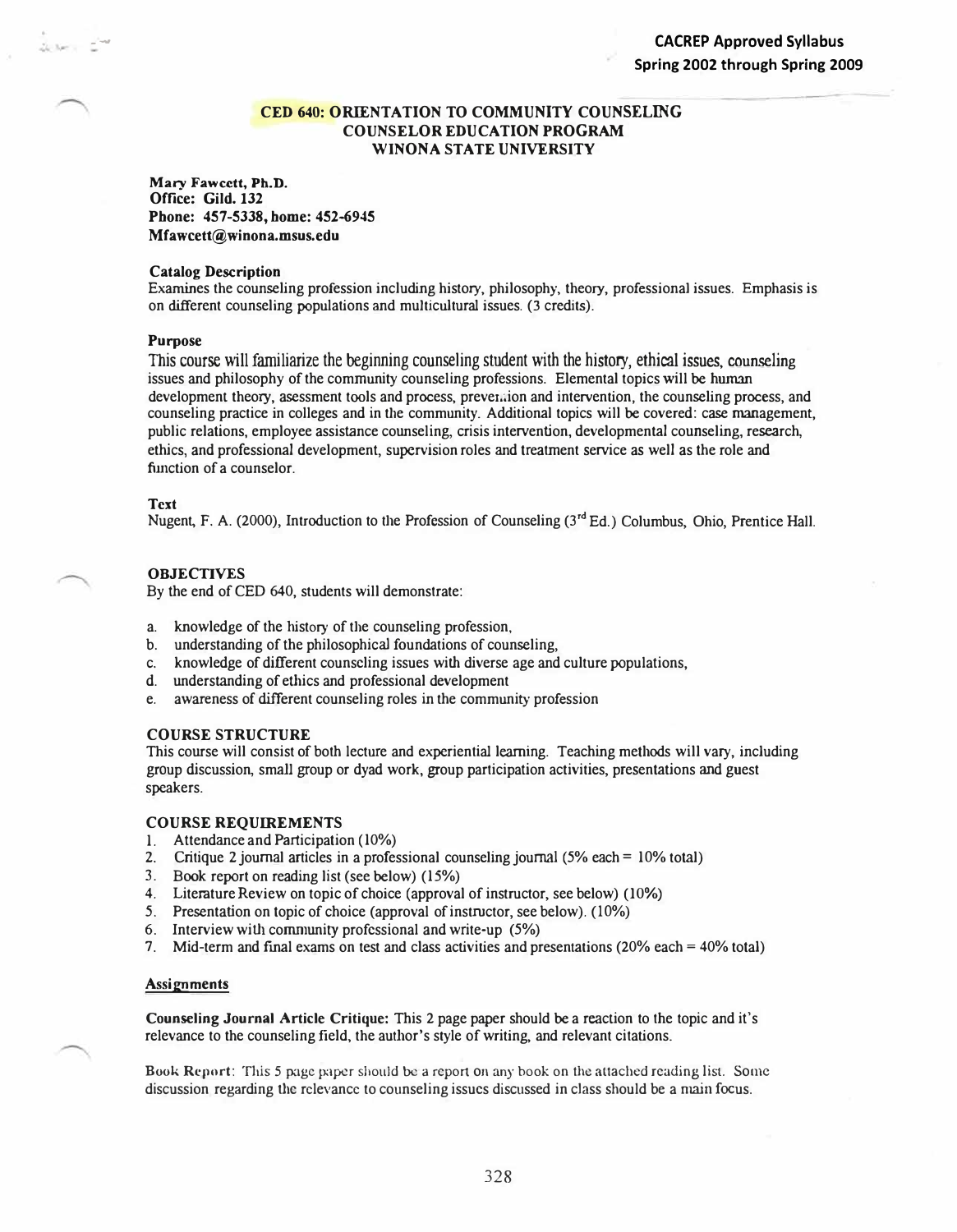how to integrate student emotion, behavior, cognition, and decision-making inestablishing guidance curriculum objectives

H. The school counselor understands and uses formal and informal assessment strategies to evaluate and ensure continuous intellectual, social, and physical development of the learner. To do this, the school counselor must understand the:

ti<br>Armeni Link

- Indicators: 1. Theoretical basis for educational, career, and other assessment techniques and interpretation for which they are appropriately trained
	- 2. basis for making recommendations to administration regarding testing and assessment in the total school curriculum
	- 3. principles of using assessment data and interpreting information in academic instruction and the counseling process.
	- 4. ethical, legal, and cultural implications in the use of assessment data in academic instruction and the counseling process.

process and implementation of evaluation of the comprehensive guidance and counseling program as a tool to provide optimum guidance and counseling services to students, parents/guardians, families, staff, and the community.

The school counselor is a reflective practitioner who continually evaluates the effects of Ι. her/his choices and actions on others (students, families, and other professionals in the learning community) and who actively seeks opportunities to grow professionally. To do this, the school counselor must understand:

Indicators: 1. The historical and philosophical foundations of professional school counseling

- 2. contemporary and research influences on professional school counseling
- 3. the professional school counseling literature, research, organizations, and resources

available to aid in the effective updating of the comprehensive guidance and counseling program

the importance of self-care in the ability to provide counseling services.

J. The school counselor communicates and interacts with parents/guardians, families, school colleagues, and the community to support student learning and well-being. To do this, the school counselor must understand:

Indicators: 1. The legal standards particular to professional school counseling

2. the ethical standards of relevant professional organizations

professional collaboration, integration of services, and networking processes within the helping professions.

i di